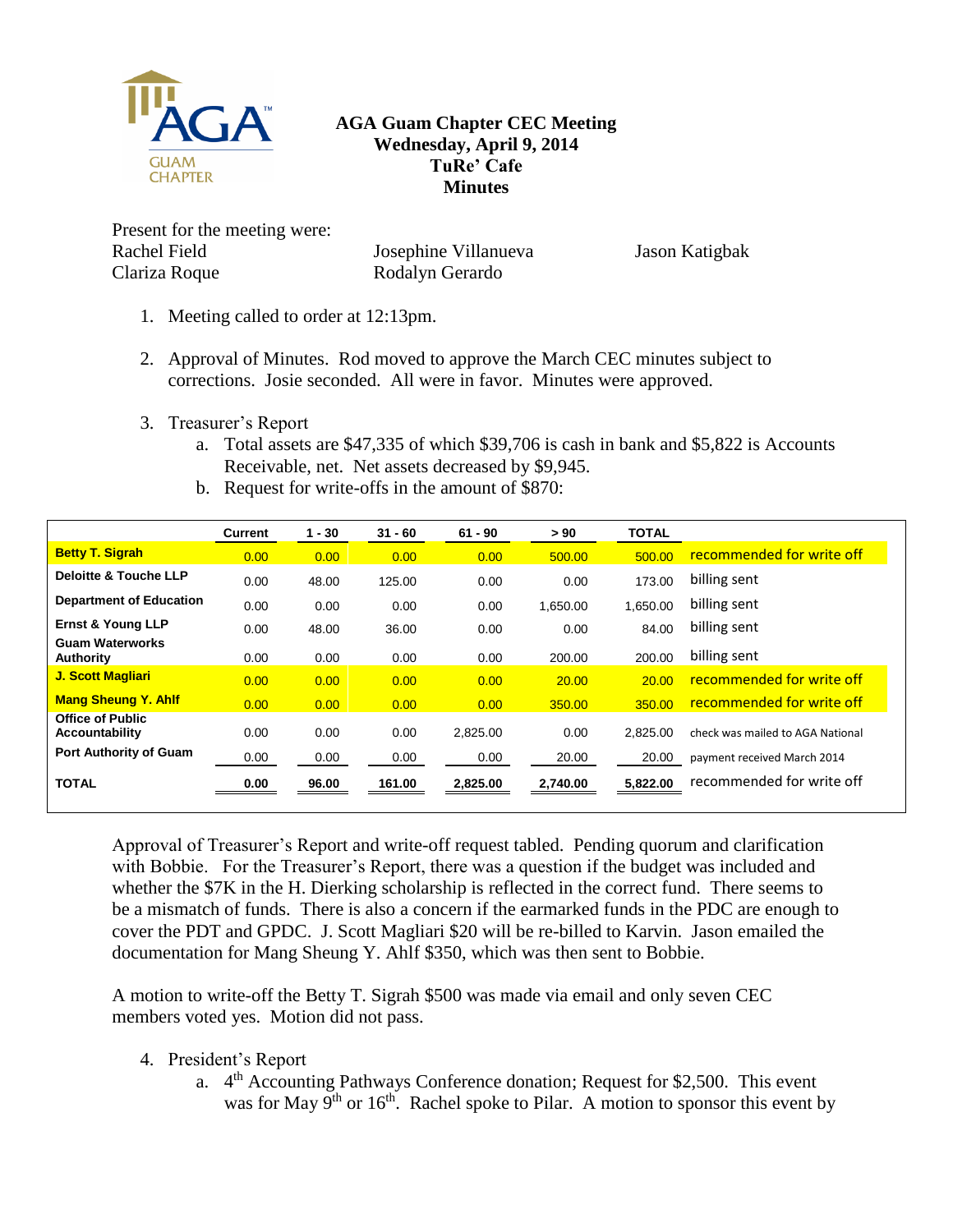donating \$2,500 was made via email and only seven CEC members voted yes. Motion did not pass.

- 5. Committee Reports:
	- a. Program Committee
		- i. April Speaker: Mark Calvo, Special Assistant to the Governor, Military Build-up Director
		- ii. Voting will take place: President Elect Ricky Hernandez, Treasurer Bobbie Molarte and Cora Montellano, and Secretary – Joy Bulatao
		- iii. Election will take place during April Meeting. Prepare ballot. Voters must be present.
	- b. Education Committee
		- i. There are no more trainings for this program year.
		- ii. September  $17<sup>th</sup> 19<sup>th</sup>$  GPDC. Nikko is available, but waiting on other quotes. Jason is head of programs/speakers. He has commitments from local talents and is looking for anyone interested in committees. Email him for any suggestions. Next planning meeting is end of April (04/29).
	- c. CGFM Committee
		- i. Ricky presented in Zeny's class.
	- d. Membership & Early Careers Committee
		- i. Building Bridges Mixer April 23, 2014, but there is an alternate date of May 7th; Tentative Location: Hilton Gallery; \$25 per head + 10% and requesting for a budget of \$2,500 for an 80 pax. Budget includes photobooth. Confirmation for Hilton location needed at the end of the week to reserve.
		- ii. Should the Mixer be held at UOG, it would be a minimum of \$250 or \$500.
		- iii. A motion was made via email to approve a budget of \$2,500 for the Building Bridges Mixer at the Hilton Gallery and only seven CEC members voted yes. Motion did not pass.
		- iv. Zeny just returned and will catch up on the mixer.
	- e. Community Service Committee
		- i. April 12 schedule for Tax Assistance at Sagan Mami cancelled because all filed.
		- ii. April 2014 Financial Literacy Month Participation. Looking for available schools.
		- iii. Sugar Plum Tree funding for next plan year and Ms. Bobbie H. Reimbursement. Some costs were incurred on her own, but not asking for a reimbursement. Some receipts are unavailable. There was no Sugar Plum Tree fundraising at the last Christmas Party.
		- iv. May 2014 pull a plane activity for a good cause partnered with United Airlines – proposal. Need 25 members and \$500.
		- v. Update on turn-over of donation for Palau & Philippine Consulate. Donated both on April  $7<sup>th</sup>$ .
		- vi. AGA 5K Planning. Solicitation letters are out tomorrow. Contemplating on a dri-fit shirts.